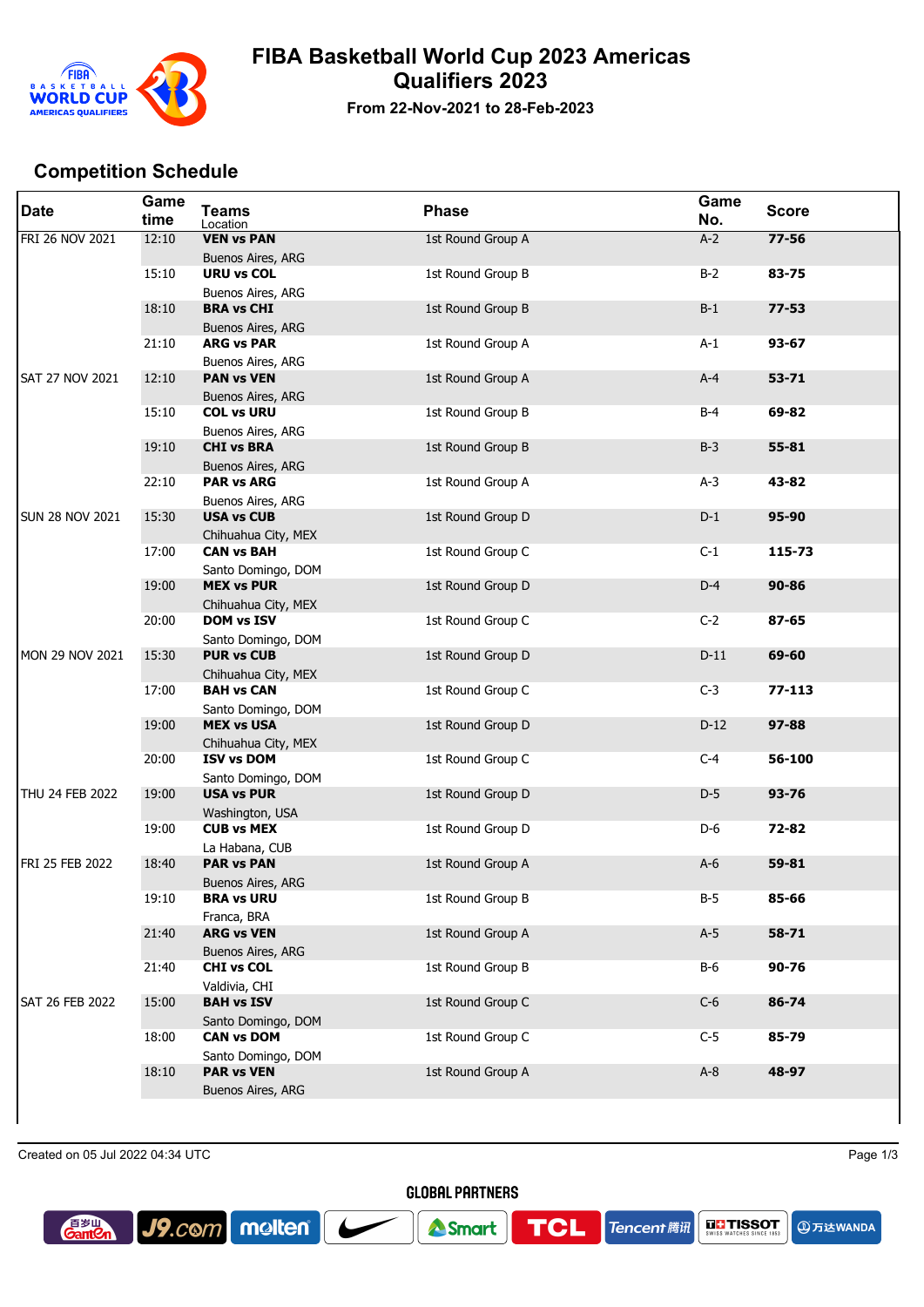| <b>Date</b>            | Game<br>time     | <b>Teams</b><br>Location                 | <b>Phase</b>      | Game<br>No. | <b>Score</b> |
|------------------------|------------------|------------------------------------------|-------------------|-------------|--------------|
|                        | 21:10            | <b>ARG vs PAN</b>                        | 1st Round Group A | $A-7$       | 65-58        |
| <b>SUN 27 FEB 2022</b> | 13:00            | Buenos Aires, ARG<br><b>USA vs MEX</b>   | 1st Round Group D | $D-7$       | 89-67        |
|                        | 15:00            | Washington, USA<br><b>CAN vs ISV</b>     | 1st Round Group C | $C-7$       | 94-46        |
|                        |                  | Santo Domingo, DOM                       |                   |             |              |
|                        | 18:00            | <b>BAH vs DOM</b><br>Santo Domingo, DOM  | 1st Round Group C | $C-8$       | 65-90        |
|                        | 18:00            | <b>CUB vs PUR</b>                        | 1st Round Group D | $D-8$       | 62-65        |
| <b>MON 28 FEB 2022</b> | 20:00            | La Habana, CUB<br><b>BRA vs COL</b>      | 1st Round Group B | $B-7$       | 119-73       |
|                        | 22:10            | Franca, BRA<br><b>CHI vs URU</b>         | 1st Round Group B | $B-8$       | 67-78        |
|                        |                  | Valdivia, CHI<br><b>VEN vs ARG</b>       |                   | $A-9$       | 66-69        |
| THU 30 JUN 2022        | 19:10            | Puerto La Cruz, VEN                      | 1st Round Group A |             |              |
|                        | 19:10            | <b>PAN vs PAR</b><br>Panama City, PAN    | 1st Round Group A | $A-10$      | 81-54        |
|                        | 20:10            | <b>URU vs BRA</b>                        | 1st Round Group B | $B-9$       | 60-73        |
|                        | 20:40            | Montevideo, URU<br><b>COL vs CHI</b>     | 1st Round Group B | $B-10$      | 67-66        |
| FRI 01 JUL 2022        | 19:00            | Barranquilla, COL<br><b>ISV vs BAH</b>   | 1st Round Group C | $C-10$      | 80-97        |
|                        | 19:10            | Saint Thomas, ISV<br><b>DOM vs CAN</b>   | 1st Round Group C | $C-9$       | 75-95        |
|                        |                  | Hamilton, CAN                            |                   |             |              |
|                        | 20:10            | <b>PUR vs USA</b><br>San Juan, PUR       | 1st Round Group D | $D-9$       | 75-83        |
|                        | 20:10            | <b>MEX vs CUB</b>                        | 1st Round Group D | $D-10$      | 75-66        |
| <b>SUN 03 JUL 2022</b> | 17:10            | Chihuahua City, MEX<br><b>VEN vs PAR</b> | 1st Round Group A | $A-11$      | 87-59        |
|                        | 17:10            | Puerto La Cruz, VEN<br><b>PAN vs ARG</b> | 1st Round Group A | $A-12$      | 77-88        |
|                        | 19:40            | Panama City, PAN<br><b>COL vs BRA</b>    | 1st Round Group B | $B-12$      | 104-98       |
|                        |                  | Barranquilla, COL                        |                   |             |              |
|                        | 20:40            | <b>URU vs CHI</b><br>Montevideo, URU     | 1st Round Group B | $B-11$      | 75-65        |
| MON 04 JUL 2022        | 17:00            | <b>ISV vs CAN</b>                        | 1st Round Group C | $C-12$      | 67-113       |
|                        | 19:00            | Saint Thomas, ISV<br><b>DOM vs BAH</b>   | 1st Round Group C | $C-11$      | 88-80        |
|                        | 19:10            | Nassau, BAH<br><b>CUB vs USA</b>         | 1st Round Group D | $D-3$       | 64-87        |
|                        | 20:10            | La Habana, CUB<br><b>PUR vs MEX</b>      | 1st Round Group D | $D-2$       | 97-87        |
|                        |                  | San Juan, PUR                            | 2nd Round Group E |             |              |
| THU 25 AUG 2022        | TBD*             | <b>BAH vs VEN</b>                        |                   | $E-1$       |              |
|                        | TBD*             | <b>CAN vs ARG</b>                        | 2nd Round Group E | $E-2$       |              |
|                        | $TBD*$           | <b>DOM vs PAN</b>                        | 2nd Round Group E | $E-3$       |              |
|                        | TBD*             | <b>PUR vs BRA</b>                        | 2nd Round Group F | $F-1$       |              |
|                        | TBD <sup>*</sup> | <b>USA vs URU</b>                        | 2nd Round Group F | $F-2$       |              |
|                        | TBD*             | <b>MEX vs COL</b>                        | 2nd Round Group F | $F-3$       |              |
|                        |                  |                                          |                   |             |              |
| <b>MON 29 AUG 2022</b> | TBD*             | <b>VEN vs DOM</b>                        | 2nd Round Group E | $E-4$       |              |
|                        |                  |                                          |                   |             |              |

Created on 05 Jul 2022 04:34 UTC Page 2/3

**A**万达WANDA



**GLOBAL PARTNERS** 

**TCL** 

**Tencent ##**  $\left|\right. \frac{1}{\text{SUNIS}}\right|$  **TISSOT** 

Smart